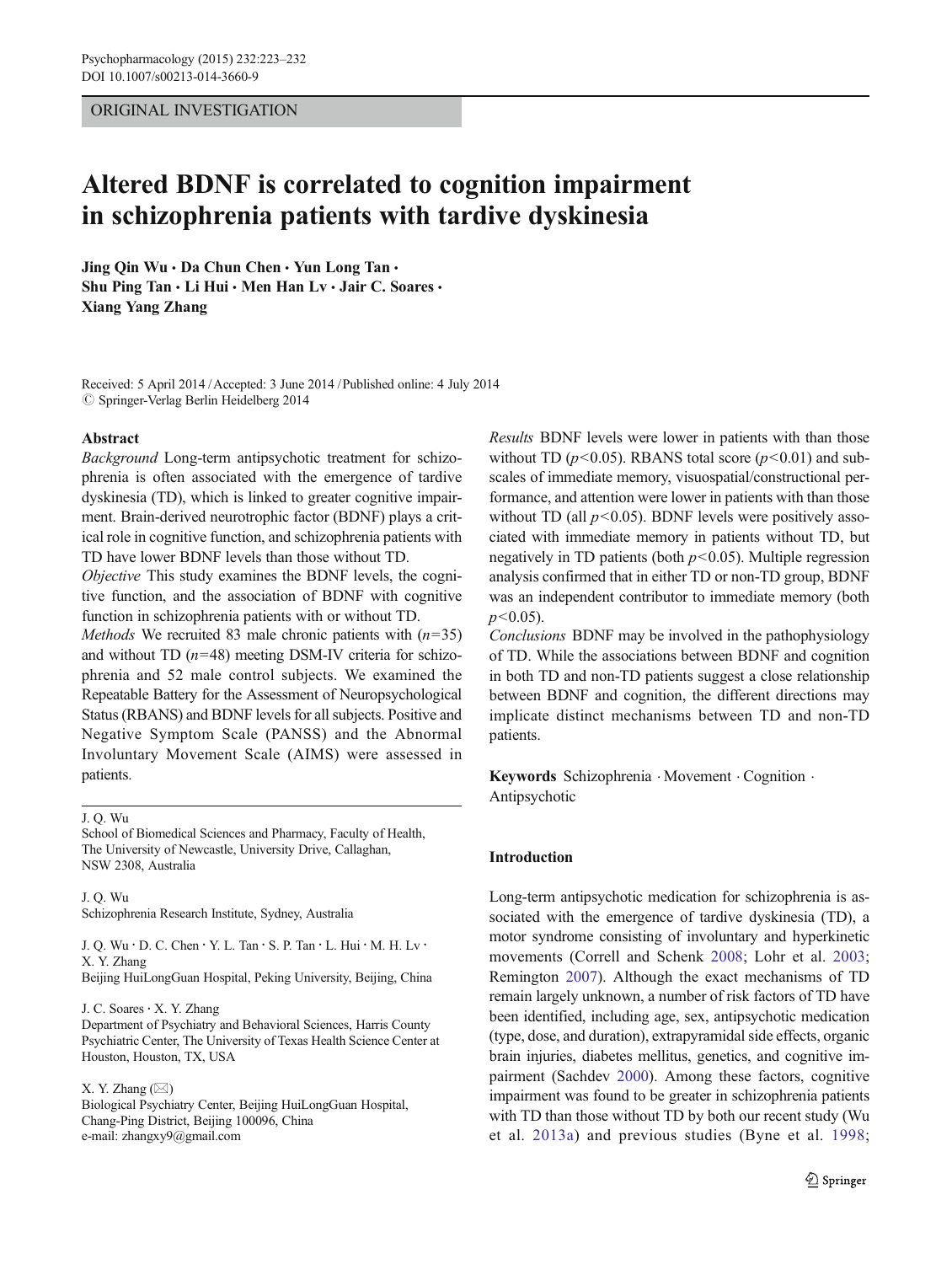Waddington and Youssef [1986;](#page-9-0) Waddington et al. [1987](#page-9-0); Wegner et al. [1985b](#page-9-0)). Longitudinal perspective studies suggested that cognitive deficits preceded the onset of TD and may be a risk factor (Struve and Willner [1983;](#page-8-0) Wegner et al. [1985a\)](#page-9-0), whereas others found that TD was predictive of impaired cognitive function (Waddington and Youssef [1996\)](#page-9-0). Regarding the etiology and pathophysiology of TD, a leading hypothesis suggests that long-term antipsychotic treatments, by blocking dopamine receptors, could cause compensatory increases in the metabolism of dopamine or the synaptic release of aspartate and glutamate (Bardgett et al. [1993\)](#page-7-0), resulting in increased production of neurotoxic free radicals which cause neuronal degeneration (Lohr [1991;](#page-8-0) Lohr and Browning [1995](#page-8-0); Lohr et al. [2003\)](#page-8-0). Consistently, our recent study has postulated that oxidative stress might serve as a functionally linking node between TD development and cognition dysfunction in schizophrenia (Wu et al. [2013b\)](#page-9-0). On the other hand, it has also been noted that except for antipsychotic drugs, antiemetics such as metoclopramide and promethazine are also in association with TD (Karimi Khaledi et al. [2012](#page-8-0); Matson et al. [2002](#page-8-0)). In untreated schizophrenia patients, involuntary movements similar to TD have been reported for a long time (Whitty et al. [2009\)](#page-9-0). Thus, it is also argued that antipsychotic drugs may interact with the underlying disease process to precipitate and accentuate the intrinsic motor phenomena of schizophrenia (Whitty et al. [2009](#page-9-0)).

Brain-derived neurotrophic factor (BDNF), a member of the neurotrophin family of growth factors, plays a crucial role in neuronal survival, synaptic plasticity, and cognitive functions (Altar et al. [1997](#page-7-0); Poo [2001\)](#page-8-0). In animal models, it has been shown that inhibition of BDNF signaling by gene knockout or infusion of antisense BDNF impairs spatial learning and memory (Minichiello et al. [1999](#page-8-0); Mizuno et al. [2000](#page-8-0)). Moreover, BDNF appears to participate in both the early and late phase of long-term potentiation (LTP) (Lu and Gottschalk [2000;](#page-8-0) Poo [2001\)](#page-8-0). Recent studies have reported that BDNF serum levels are significantly decreased in individuals with cognitive decline-related diseases, such as mild cognitive impairment (Yu et al. [2008](#page-9-0)), Alzheimer disease (Gunstad et al. [2008](#page-7-0)), and Huntington's disease (Ciammola et al. [2007\)](#page-7-0). In contrast, higher BDNF levels are associated with better neuropsychological test performance in these diseases (Peng et al. [2005;](#page-8-0) Yu et al. [2008\)](#page-9-0). More recent studies also support the notion that circulating BDNF is a biomarker of memory and general cognitive function in healthy adults (Gunstad et al. [2008;](#page-7-0) Komulainen et al. [2008\)](#page-8-0). In schizophrenia, our previous study also showed that decreased BDNF levels were positively associated with immediate memory in schizophrenia (Zhang et al. [2012b](#page-9-0)), suggesting that BDNF may be involved in cognitive impairment in schizophrenia. While a few studies report higher serum BDNF levels in schizophrenia patients, the majority of studies show decreased BDNF levels in treated and first-episode patients (da Chen

et al. [2009;](#page-7-0) Green et al. [2011;](#page-7-0) Grillo et al. [2007;](#page-7-0) Ikeda et al. [2008;](#page-7-0) Palomino et al. [2006;](#page-8-0) Pirildar et al. [2004;](#page-8-0) Rizos et al. [2008;](#page-8-0) Tan et al. [2005a;](#page-8-0) Toyooka et al. [2002](#page-8-0); Xiu et al. [2009;](#page-9-0) Zhang et al. [2007\)](#page-9-0). Similarly, in schizophrenia patients with TD, it has been shown that serum BDNF levels were lower than those without TD (Tan et al. [2005b](#page-8-0); Yang et al. [2011\)](#page-9-0). Furthermore, BDNF was found to protect against the neuronal damages in the nigrostriatal dopaminergic and the glutamatergic systems, which were implicated in the pathogenesis of TD (Cheng and Mattson [1994](#page-7-0); Nishio et al. [1998](#page-8-0); Tsai et al. [1998\)](#page-8-0).

In view of the cognitive deficits and lower BDNF levels that existed in TD patients, and the important implication of BDNF in cognition and TD pathogenesis, it would be of interest to explore the association between cognitive impairments and BDNF in TD. However, to our best knowledge, none of the previous studies has examined this association in TD. In the present study, we compared the cognitive performance assessed by RBANS and serum BDNF levels in schizophrenia patients with TD to those without TD as well as healthy controls in a Chinese population. Given the fact that gender differences in cognitive domains exist in both schizophrenia patients and controls (Halari et al. [2006](#page-7-0); Han et al. [2012](#page-7-0); Wisner et al. [2011](#page-9-0); Zhang et al. [2012a](#page-9-0)), we only included male subjects in this study.

### Materials and methods

## Ethics statement

The research protocol was approved by the Institutional Review Board, Beijing Hui-Long-Guan Hospital. A psychiatrist explained the research protocol and procedures to the potential subject. The description of the study was tailored to maximize the understanding of the subject using language appropriate to the subject's level of comprehension and emotional readiness. If the subject was willing to consent to participate in the study, the researcher provided an in-depth description to the subject and, in certain instances, to their parents or guardians. In cases where the parents or guardians were entrusted with assessing the subject's participation, they gave their written consent on behalf of the subject.

#### Subjects

Eighty-three inpatients with schizophrenia were recruited from Beijing Hui-Long-Guan Hospital, a Beijing Cityowned psychiatric hospital. All patients met the following inclusion criteria: (1) age 40–70 years, Han Chinese; (2) confirmed DSM-IV diagnosis of schizophrenia; (3) with at least 5 years of illness; and (4) had been receiving stable doses of oral antipsychotic drugs for at least 12 months before entry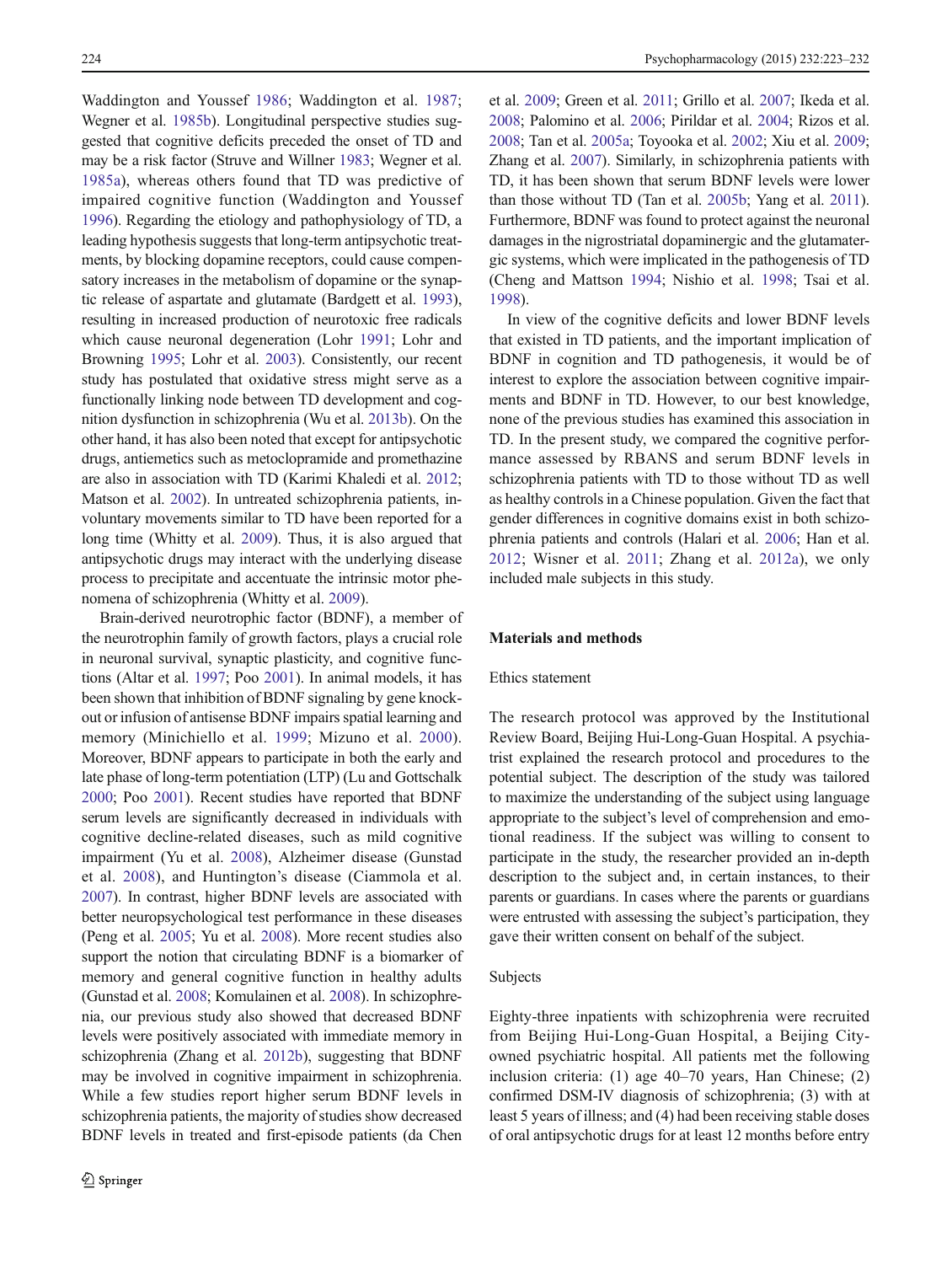<span id="page-2-0"></span>into the study. All patients were of the chronic type and had been ill for an average  $30.3 \pm 7.7$  years, with current antipsychotic treatment for an average of 4.4±4.4 years. Since admission, all patients received dietetically balanced hospital meals, which were occasionally supplemented by gifts (usually fruit). Patients had the opportunity to exercise for about an hour per day. Antipsychotic drug treatment was mainly monotherapy with clozapine  $(n=34)$ , risperidone  $(n=19)$ , and typical drugs (perphenazine, pipotiazine, chlorpromazine, sulpiride, and haloperidol;  $n=30$ ). Among them, eight patients (six TD and two non-TD; 9.6 % of total patients) received two different antipsychotic drugs, including clozapine and sulpiride, clozapine and risperidone, pipotiazine and risperidone, and perphenazine and pipotiazine (only for non-TD). In addition, 11 patients (six TD and five non-TD; 13.3 % of total patients) received antiparkinsonian drugs. No patient had taken any other central nervous system (CNS)-penetrant medications besides antipsychotics and antiparkinsonian drugs. A mean daily dose of antipsychotics (Table 1), including both the first- and second-generation antipsychotics, was converted to approximate daily mean chlorpromazine milligram equivalents for each subject using standard guidelines (Lehman et al. [2004](#page-8-0); Woods [2003\)](#page-9-0).

Fifty-two healthy control subjects  $(n=52)$  were recruited from the local community in Beijing. Current mental status and personal or family history of any mental disorder were assessed by unstructured interviews. None of the healthy control subjects presented a personal or family history of psychiatric disorder. All subjects are Han Chinese recruited at the same period from the Beijing area. Demographic data for patients and normal controls are summarized in Table 1.

There were no restrictions on caffeine, nicotine, and other substances/drugs prior to the study. Complete medical history, physical examination, and laboratory tests were obtained from patients and control subjects. Any subjects with major medical illness were excluded. None of the subjects met the criteria for drug or alcohol abuse or dependence. None of the subjects had any disorder of platelet function or platelet number.

# Clinical measures

Each subject filled out a detailed questionnaire that recorded general information, sociodemographic characteristics, and medical and psychological conditions. Additional information was collected from available medical records and collateral data (from family and/or treating clinician). Four experienced psychiatrists who were blinded to the clinical status of the patients assessed the severity of tardive dyskinesia using the abnormal involuntary movement scale (AIMS) (Guy [1976\)](#page-7-0).

Diagnosis of TD was based on the Research Diagnostic Criteria in DSM-IV, in combination with the criteria of Schooler and Kane [\(1982\)](#page-8-0). Dyskinesia was classified as present in a particular subject with an AIMS score of at least 3 (moderate degree) in any body part or with at least 2 (mild degree) in two or more body parts. Each item on the AIMS ranges from 0 to 4, and the total AIMS score was calculated by adding items 1–7. The

Table 1 Characteristics of controls and schizophrenic patients with and without TD

| Characteristic                              |                | Normal controls ( $n=52$ ) Patients without TD ( $n=48$ ) Patients with TD ( $n=35$ ) F or $\chi^2$ |                   |         | $P$ value      |
|---------------------------------------------|----------------|-----------------------------------------------------------------------------------------------------|-------------------|---------|----------------|
| Age (years)                                 | $56.2 \pm 7$   | $54.6 \pm 5.3$                                                                                      | $56.7 \pm 6.6$    | 1.31    | 0.273          |
| Education (years)                           | $9.4 \pm 3.7$  | $8.9 \pm 2$                                                                                         | $9.2 \pm 2.2$     | 0.319   | 0.727          |
| BMI (kg/m <sup>2</sup> )                    | $26 \pm 3.3$   | $25.1 \pm 3.2$                                                                                      | $25.8 \pm 6.7$    | 0.396   | 0.674          |
| Smoker/nonsmoker                            | 31/21          | 40/8                                                                                                | 30/5              | 10.431  | $0.005**$      |
| Age of onset (years)                        |                | $25.8 \pm 6.3$                                                                                      | $24.5 \pm 6.6$    | 0.809   | 0.371          |
| Duration of illness (years)                 |                | $28.9 \pm 8.1$                                                                                      | $32.2 \pm 6.9$    | 3.748   | 0.056          |
| Number of hospitalizations                  |                | $4.5 \pm 4.8$                                                                                       | $4.4 \pm 2.9$     | 0.037   | 0.848          |
| Drugs (clozapine/risperidone/typical drugs) |                | 21/12/15                                                                                            | 13/7/15           | 1.19    | 0.551          |
| Daily AP dose (mg/day)<br>(CPZ equivalent)  |                | $494.7 \pm 730$                                                                                     | $449.9 \pm 376.1$ | 0.11    | 0.741          |
| Duration of treatment (ms)                  |                | $50.2 \pm 51.9$                                                                                     | $56.3 \pm 55.8$   | 0.244   | 0.623          |
| PANSS total score                           |                | $58 \pm 13.2$                                                                                       | $65.7 \pm 11.4$   | 7.766   | $0.007**$      |
| P subscore                                  |                | $11 \pm 4.8$                                                                                        | $14.1 \pm 5.2$    | 7.748   | $0.007**$      |
| N subscore                                  |                | $21.9 \pm 6.4$                                                                                      | $24.1 \pm 6$      | 2.642   | 0.108          |
| G subscore                                  |                | $25.2 \pm 4.5$                                                                                      | $27.5 \pm 4.6$    | 5.526   | $0.021*$       |
| AIMS total score                            |                | $1.3 \pm 1.5$                                                                                       | $6.8 \pm 2.9$     | 129.952 | $\leq 0.001**$ |
| BDNF (ng/ml)                                | $11.6 \pm 2.5$ | $10.2 \pm 1.8$                                                                                      | $9.1 \pm 2.5$     | 13.402  | $<0.001**$     |

TD tardive dyskinesia, BMI body mass index, AP antipsychotic, CPZ chlorpromazine, PANSS Positive and Negative Symptom Scale, P PANSS positive symptom subscale, N PANSS negative symptom subscale, G PANSS general psychopathology subscale, AIMS Abnormal Involuntary Movement Scale  $*_{p<0.05;}$   $*_{p<0.01}$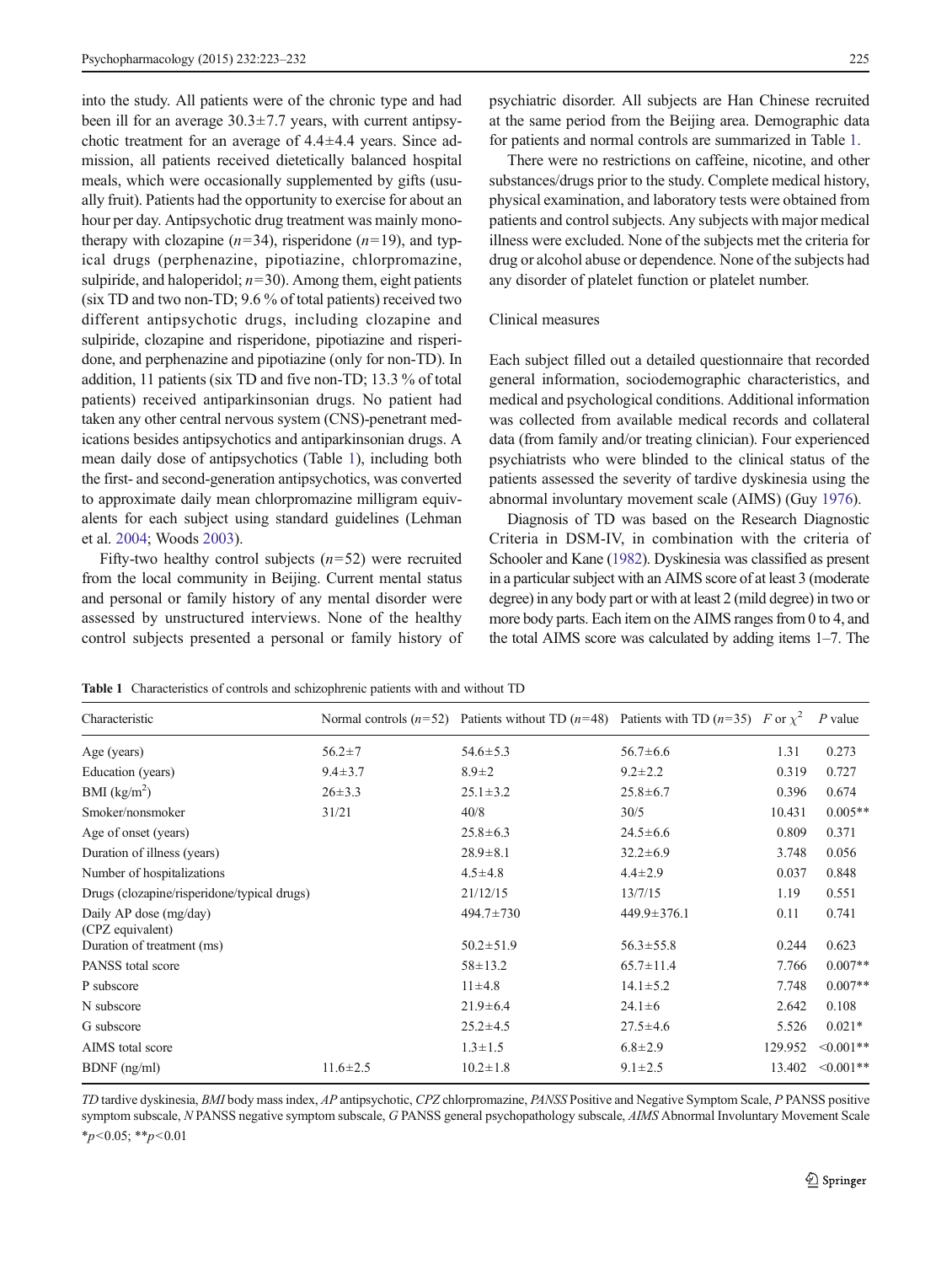patients with TD were re-evaluated at least 1 month later for TD using the AIMS and diagnosed with TD only if both evaluations consistently revealed the presence of TD.

Psychopathology was assessed using the Positive and Negative Syndrome Scale (PANSS) (Kay et al. [1987](#page-8-0)) on the same day as the TD evaluation. All raters for the AIMS and PANSS had simultaneously attended a training session in their use before this study started. After training, repeated assessments showed that a correlation coefficient between raters of greater than 0.84 was maintained for the PANSS and 0.88 for the AIMS total scores.

The Repeatable Battery for the Assessment of Neuropsychological Status (RBANS, Form A) (Randolph et al. [1998\)](#page-8-0) was individually administered to measure cognitive functioning. The RBANS is comprised of 12 subtests that are used to calculate five age-adjusted index scores and a total score. Test indices are Immediate Memory (comprised of List Learning and Story Memory tasks), Visuospatial/Constructional (comprised of Figure Copy and Line Orientation tasks), Language (comprised of Picture Naming and Semantic Fluency tasks), Attention (comprised of Digit Span and Coding tasks), and Delayed Memory (comprised of List Recall, Story Recall, Figure Recall, and List Recognition tasks). Our group previously translated RBANS into Chinese, and the clinical validity and its test–retest reliability were established among controls and schizophrenia patients (Zhang et al. [2009\)](#page-9-0). Each subject came in the testing room on a separate day to be introduced to our research center by a research member, and a proper training session had been performed for individuals to become acclimated to the testing environment and computerized tasks.

# Blood sampling and serum BDNF measurements

Serum samples from healthy controls and patients were collected between 7 and 9 a.m. at the same period following an overnight fast. The serum was separated, aliquoted, and stored at −70 °C before use. Serum BDNF levels were measured by sandwich enzyme linked immunosorbent assay using a commercially available kit. A full description of the assays has been given in our previous report (da Chen et al. [2009](#page-7-0); Xiu et al. [2009](#page-9-0)). All samples were assayed by a technician blind to the clinical situation. The identity of all subjects was indicated by a code number maintained by the principal investigator until all biochemical analyses were completed. Inter- and intra-assay variation coefficients were 8 and 5 %, respectively.

#### Statistical analysis

Demographic and clinical variables of TD and non-TD groups were compared using analysis of variance (ANOVA) for continuous variables and chi-square for categorical variables.

We compared RBANS scores among the three groups using ANOVA, and Fisher's least significant difference (LSD) test was performed for post-hoc pairwise comparisons (non-TD versus controls; TD versus controls; TD versus non-TD). When significance was found in ANOVA, the effect of age, education, BMI, smoking status, duration of antipsychotic treatment, and type and dose of antipsychotic drugs was tested by adding these variables to the analysis model as covariates. Relationships between variables were assessed with Pearson's product moment correlation coefficients. Z test was used to assess the significance of the difference between two correlation coefficients and z values were calculated using the Fisher r-to-z transformation. Bonferroni corrections were applied to each test to adjust for multiple testing. Multiple regression analysis using RBANS total or the index scores as the dependent variable was carried out to investigate the impact of a range of variables including BDNF level, age, education, BMI, smoking status, duration of antipsychotic treatment, type and dose of antipsychotic drugs, and PANSS total and index scores. SPSS version 17.0 was used for all statistical analyses. Data were presented as mean and standard deviation (mean $\pm$ SD). All *p*-values were two-tailed with a significance level set at 0.05.

# Results

Clinical and demographic characteristics for the schizophrenia patients with and without TD along with healthy controls are presented in Table [1](#page-2-0). Patients with TD, without TD, and normal controls showed no differences in any characteristics except for smoking status ( $p$ <0.01), which was adjusted in the following analyses. Age, education, BMI, and smoking status were not associated with BDNF in TD, non-TD, and control groups, respectively (all  $p > 0.05$ ). However, in the combined patient group, BDNF was found to be associated with age  $(r=-0.299, p=0.006)$ .

Between the patients with and without TD, there was no significant difference in the number of hospitalizations, antipsychotic types (between clozapine, risperidone, and typical drugs), daily antipsychotic dose (chlorpromazine equivalent), and duration of antipsychotic treatment (all  $p > 0.05$ ). Patients with TD had significantly higher levels of general psychopathology  $(p<0.05)$ , positive symptom  $(p<0.01)$  subscores, total score of PANSS  $(p<0.01)$ , and AIMS total score  $(p<0.001)$  than those without TD. The significant difference in AIMS total score  $(p<0.001)$  remained after controlling for age, BMI, education, smoking, duration of antipsychotic treatment, and type and dose of antipsychotic drugs.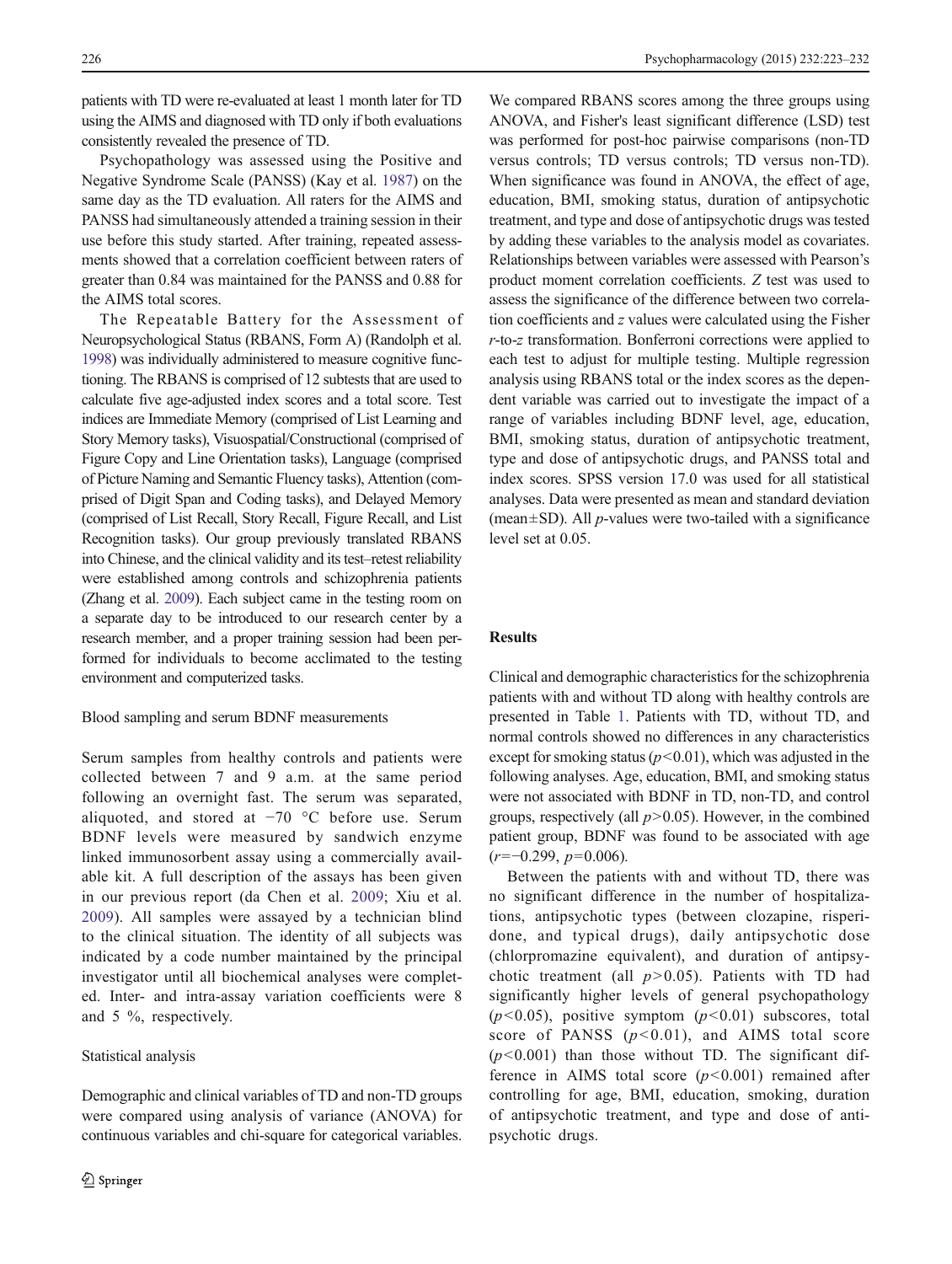<span id="page-4-0"></span>Serum BDNF in healthy controls and schizophrenia with and without TD

Serum BDNF was lower in patients with TD than in those without TD (9.1 $\pm$ 2.5 vs. 10.2 $\pm$ 1.8 ng/ml; F=5.1, df=1, 81,  $p=0.027$ ). This difference remained significant after covarying for age, education, BMI, smoking status, and antipsychotic dose  $(p=0.041)$ . Furthermore, both patient groups were lower than the controls  $(11.6 \pm 2.5 \text{ ng/ml}; \text{Table 1})$  (TD vs. controls:  $p<0.001$ ; non-TD vs. control:  $p=0.001$ ). These differences remained significant after controlling for age, BMI, smoking, and education (TD vs. controls:  $p=0.001$ ; non-TD vs. control:  $p < 0.05$ ). Between clozapine, risperidone, and typical drugs, there was no significant difference in BDNF levels for either the combined patients or separate TD and non-TD groups  $(p>0.05)$ .

In the combined patients group or when TD or non-TD group was examined, respectively, BDNF was not associated with either the duration of antipsychotic treatment or the dose of antipsychotic medication (all  $p > 0.05$ ). Moreover, BDNF was not correlated with either the total score of PANSS or PANSS subscores in the combined patients group, non-TD, or TD group alone (all  $p > 0.05$ ).

Cognitive performance in healthy controls and schizophrenia with and without TD

The mean and standard deviation of RBANS total and index scores of 35 TD, 48 non-TD, and 52 controls are shown in Table 2. This cohort is not the same cohort as that used in our previous study (Wu et al. [2013b\)](#page-9-0), and the overlapping subjects were 15 for TD, 20 for non-TD, and 25 for control groups. The RBANS total score  $(63.9 \pm 12 \text{ vs. } 73.4 \pm 11.6, p=0.001)$ and all the five indexes including immediate memory  $(54.3\pm$ 10.6 vs.  $63.9 \pm 11.4$ ,  $p=0.002$ ), visuospatial/constructional index (79.5 $\pm$ 17.9 vs. 86.8 $\pm$ 16.6, p=0.047), language (81.5 $\pm$ 12.5 vs.  $87.8 \pm 11.5$ ,  $p=0.012$ ), attention  $(73.1 \pm 14.4$  vs.  $83.8 \pm 11.5$ 13.6,  $p=0.001$ ), and delayed memory (65±19.3 vs. 73.4± 19.5,  $p=0.033$ ) were significantly lower in TD than non-TD patients. After controlling for age, education, BMI, smoking status, duration of illness, and antipsychotic treatment (type, dose, and duration of antipsychotic treatment), the differences remained significant for RBANS total score  $(p=0.001)$  and the subscales of immediate memory  $(p=0.009)$ , visuospatial/ constructional ( $p=0.007$ ), and attention ( $p=0.001$ ). Furthermore, both patient groups (TD vs. control; non-TD vs. control) scored lower on all subscales (all  $p<0.001$  with one exception of  $p=0.024$  for attention index in non-TD vs. controls) except for the visuospatial/constructional index than the controls. These differences remained significant after covarying for age, education, BMI, and smoking (all  $p<0.01$ ) with one exception of  $p=0.037$  for attention index in non-TD vs. controls).

Correlation between BDNF and cognitive performance

In the non-TD group, correlation analysis showed a significant positive association between BDNF and immediate memory index ( $r=0.324$ , df=46,  $p=0.025$ ). For TD patients, correlation analysis showed that BDNF was negatively associated with the RBANS total score ( $r=-0.38$ , df=33,  $p=0.026$ ), immediate memory ( $r=-0.36$ ,  $p=0.033$ ), and delayed memory ( $r=-0.38$ ,  $p=0.044$ ). The correlations between BDNF and immediate memory found in TD and non-TD groups were significantly different ( $z=3.08$ ,  $p=0.002$ ). However, there were no significant associations between BDNF and RBANS total score or any cognitive index in the combined patients group.

Multiple regression analysis showed that in TD patients, BDNF and PANSS general psychopathology (G) subscale were independent contributors to the RBANS total score (BDNF:  $\beta$ =−0.43, t=−2.69, p<0.05; PANSS G subscore:  $\beta$ =−0.44, t=−2.43, p<0.05) and the indexes of immediate memory (BDNF:  $\beta$ =−0.48, t=−3.31, p<0.01; PANSS G subscore:  $\beta$ =−0.42, t=−2.55, p<0.05) (Fig. [1](#page-5-0)) and delayed memory (BDNF:  $\beta$ =−0.46, t=−3.12, p<0.01; PANSS G subscore:  $\beta = -0.42$ ,  $t = -2.56$ ,  $p < 0.05$ ). In the non-TD group, BDNF ( $\beta$ =0.33, t=2.38, p<0.05) was an independent

|  | <b>Table 2</b> Comparison of total and index scores of the RBANS between schizophrenia patients with TD, without TD, and controls |  |  |  |  |  |  |
|--|-----------------------------------------------------------------------------------------------------------------------------------|--|--|--|--|--|--|
|--|-----------------------------------------------------------------------------------------------------------------------------------|--|--|--|--|--|--|

| Cognition                   | Normal controls $(n=52)$ | Patients without TD $(n=48)$ | Patients with TD $(n=35)$ F |      | <i>p</i> value | Corrected $p^a$ |
|-----------------------------|--------------------------|------------------------------|-----------------------------|------|----------------|-----------------|
| Immediate memory            | $73.9 \pm 16.8$          | $63.9 \pm 11.4$              | $54.3 \pm 10.6$ **          | 22.2 | < 0.001        | < 0.001         |
| Visuospatial/constructional | $83.2 \pm 15.2$          | $86.8 \pm 16.6$              | $79.5 \pm 17.9$ **          | 2.0  | 0.135          | 0.81            |
| Language                    | $97.2 \pm 9.2$           | $87.8 \pm 11.5$              | $81.5 \pm 12.5$             | 22.6 | < 0.001        | < 0.001         |
| Attention                   | $90.6 \pm 16$            | $83.8 \pm 13.6$              | $73.1 \pm 14.4**$           | 14.7 | < 0.001        | < 0.001         |
| Delayed memory              | $88.5 \pm 14.1$          | $73.4 \pm 19.5$              | $65 \pm 19.3$               | 20.3 | < 0.001        | < 0.001         |
| Total scale                 | $82.4 \pm 12.5$          | $73.4 \pm 11.6$              | $63.9 \pm 12**$             | 25.0 | < 0.001        | < 0.001         |
|                             |                          |                              |                             |      |                |                 |

Asterisk indicates significance of the comparisons between TD and non-TD groups

 $*_{p<0.05;}$   $*_{p<0.01}$ 

a Refers to Bonferroni corrections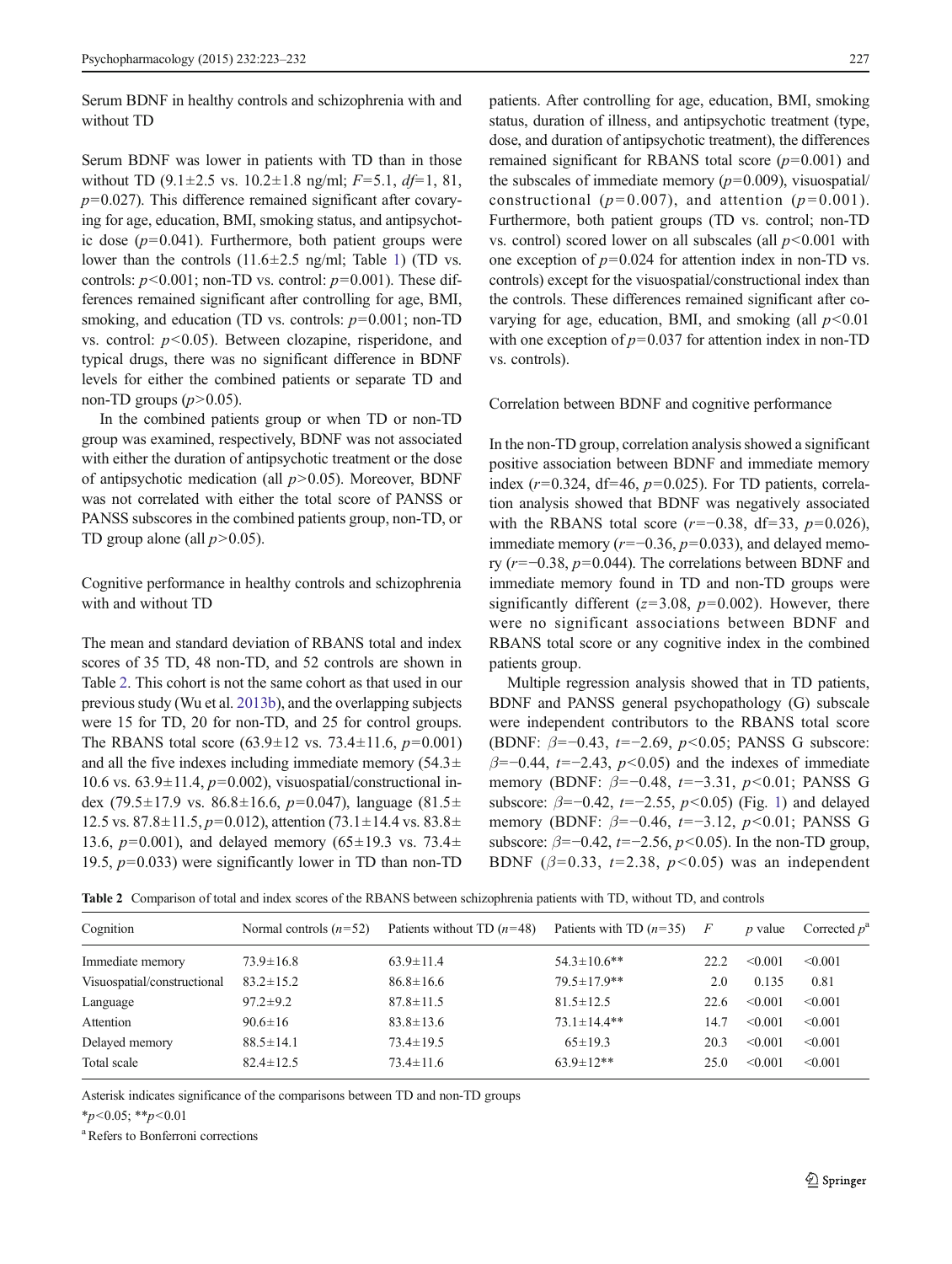<span id="page-5-0"></span>

Fig. 1 Immediate memory index of RBANS was positively associated with BDNF levels in schizophrenic patients without TD and negatively in those with TD  $(p<0.05$  after controlling for age, BMI, smoking, duration of illness and antipsychotic treatment)

contributor to the immediate memory index of RBANS (Fig. 1). For both TD and non-TD groups, these regression statistics were not significant after controlling for age, BMI, smoking, duration of illness, and antipsychotic treatment (type, dose and duration of antipsychotic treatment). However, in the healthy control group, BDNF was not found to be associated with any cognitive index or total score of RBANS (all  $p > 0.05$ ).

### **Discussion**

Results from the present study revealed that (1) BDNF levels were significantly decreased in schizophrenia patients with TD than those without TD (Table [1\)](#page-2-0); (2) the TD patients had significantly lower RBANS total score and subscales of immediate memory, visuospatial/constructional performance, and attention than the non-TD patients (Table [2](#page-4-0)); and (3) BDNF was positively associated with cognitive function in non-TD group and negatively in TD group (Fig. 1).

Our finding of decreased BDNF levels in either schizophrenia patients versus controls or TD versus non-TD patients (Table [1](#page-2-0)) is well consistent with previous studies. For example, a number of studies have reported lower BDNF levels in schizophrenia patients than controls (da Chen et al. [2009](#page-7-0); Grillo et al. [2007;](#page-7-0) Ikeda et al. [2008;](#page-7-0) Palomino et al. [2006](#page-8-0); Pirildar et al. [2004;](#page-8-0) Rizos et al. [2008](#page-8-0); Tan et al. [2005a](#page-8-0); Toyooka et al. [2002;](#page-8-0) Xiu et al. [2009](#page-9-0); Zhang et al. [2007\)](#page-9-0). Furthermore, we previously found lower BDNF levles in schizophrenia patients with than without TD (Tan et al. [2005b](#page-8-0); Yang et al. [2011](#page-9-0); Zhang et al. [2012c](#page-9-0)). However, some studies reported elevated (Gama et al. [2007;](#page-7-0) Reis et al. [2008\)](#page-8-0) or indistinguishable (Huang and Lee [2006;](#page-7-0) Shimizu et al. [2003\)](#page-8-0) levels of BDNF in schizophrenia patients than controls. This inconsistency may arise from numerous factors involving techniques of measuring neurotrophin levels, tested materials (serum versus plasma), and clinical and treatment status of patients. Despite the conflicting direction of the change, the majority of studies have found a significant alteration of BDNF levels in schizophrenia and TD, suggesting that BDNF may play a role in the pathogenesis of schizophrenia and TD development. While lower levels of BDNF in schizophrenia supports the hypothesis that a deficit in this neurotrophic factor may contribute to the structural and functional alterations of the brain underlying the pathophysiology of schizophrenia (Durany and Thome [2004;](#page-7-0) Shoval and Weizman [2005](#page-8-0)), the higher levels of BDNF may represent a compensatory effect imposed by a more severe cerebral damage in the early years of the disease (Gama et al. [2007](#page-7-0); Reis et al. [2008](#page-8-0)).

For the impact of antipsychotic drugs on BDNF levels, our previous study has reported lower BDNF in patients treated with risperidone compared to those with clozapine and typical antipsychotics (Xiu et al. [2009\)](#page-9-0). However, we did not find any significant difference in BDNF levels between clozapine, risperidone, and typical drugs for either the combined patients or separate TD and non-TD groups  $(p>0.05)$ . The lack of difference could possibly be due to the relatively small sample size in this pilot study.

We also found that patients with schizophrenia scored lower on cognitive measures compared to controls on nearly all of the RBANS' five subscales except for the visuospatial/ constructional index (Table [2](#page-4-0)), which is well in line with previous studies (Condray and Yao [2011;](#page-7-0) Dickerson et al. [2004;](#page-7-0) Harvey et al. [2004](#page-7-0); Palmer et al. [2009;](#page-8-0) Sharma and Antonova [2003](#page-8-0)). Moreover, our finding that the RBANS total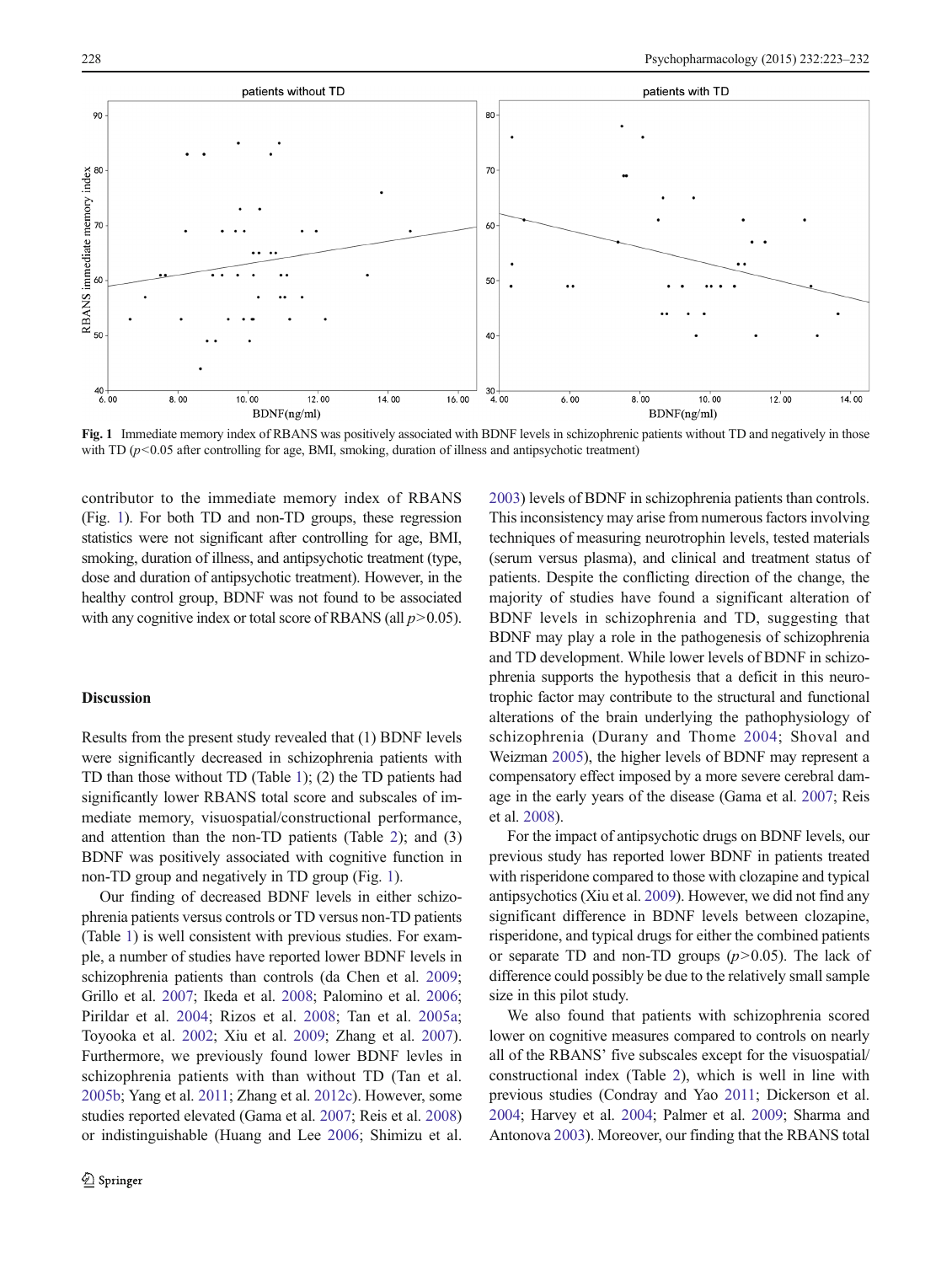score and subscales including immediate memory, visuospatial/constructional performance, and attention were significantly lower in patients with TD than those without TD (Table [2](#page-4-0)) replicated earlier findings (Davis et al. [1992](#page-7-0); Waddington and Youssef [1986,](#page-9-0) [1996;](#page-9-0) Waddington et al. [1987](#page-9-0); Wegner et al. [1985b](#page-9-0); Wu et al. [2013a,](#page-9-0) [b](#page-9-0)), suggesting that schizophrenia patients with TD experienced greater cognitive impairment than those without TD. Although the pathological basis of TD and its influence on cognition performance are unknown, one plausible mechanism could be that the preexisting neural substrate contributing to the development of TD (Waddington et al. [1993\)](#page-9-0) may also affect the cognition performance. Recently, the neural substrate hypothesis for TD development has gained further support from a study showing significant reduction in gray matter volume in patients with TD compared to those without TD using voxel-based structural imaging (Sarro et al. [2013](#page-8-0)).

The correlation analysis indicated that serum BDNF levels were positively associated with cognitive function in patients without TD, but negatively in patients with TD. Furthermore, the correlations between BDNF and immediate memory found in TD and non-TD groups were significantly different  $(p=0.002)$ . The multiple regression analysis further confirmed that BDNF was an independent contributor to immediate memory in both TD and non-TD groups. These results suggest a close relationship between cognitive function of schizophrenia and BDNF levels, and the conflicting directions as well as the significant difference of the associations detected in TD and non-TD groups may implicate distinct mechanisms underlying the findings. One plausible explanation for the positive association could be that BDNF plays an important role in neuronal survival, morphogenesis, and plasticity (Pandya et al. [2013\)](#page-8-0); thus, the higher the BDNF levels, the better the cognitive performance. In line with this postulation, the neuroprotective effect of BDNF has been demonstrated by its prevention of neuronal death caused by N-methyl-D-aspartate receptor blockade in corticostriatal slice cultures derived from rat brains (Xia et al. [2010](#page-9-0)). Moreover, BDNF has been suggested as an important factor in the induction of LTP, a persistent strengthening of synapses associated with learning and memory (Lu and Martinowich [2008\)](#page-8-0). This is further supported by the preclinical study showing that adenovirusmediated transfection of CA1 cells with the BDNF gene can reverse the impaired LTP in mice lacking this gene (Tyler et al. [2002](#page-8-0)). In humans, a postmortem study has detected reduced BDNF production at levels of both mRNA and protein in the dorsolateral prefrontal cortex in schizophrenia compared to normal controls (Weickert et al. [2003\)](#page-9-0). In chronic schizophrenia subjects, decreased BDNF levels were found to be significantly increased after neuroplasticity-based cognitive training; furthermore, BDNF levels were correlated with cognitive performance (Vinogradov et al. [2009](#page-8-0)).

In contrast, we also found that BDNF levels were negatively associated with cognition performance in TD patients. The exact mechanisms responsible for this observation are still unknown. Based on previous literature showing higher levels of BDNF in schizophrenia patients as a compensatory effect and the neuroprotective role of BDNF (Gama et al. [2007;](#page-7-0) Reis et al. [2008](#page-8-0)), we postulate that this negative association could possibly reflect a compensatory response to a more severe cerebral damage in TD patients (Sarro et al. [2013\)](#page-8-0). That means, higher BDNF levels may actually reflect more severe neuronal damages in the dopaminergic and glutamatergic systems, hence a more severe cognitive dysfunction in TD patients. Similar compensatory events of BDNF have been reported in other diseases; for example, BDNF levels were elevated in the early clinical stages of Alzheimer's disease (Laske et al. [2006](#page-8-0)), and increased secretion of BDNF from brain endothelial cells was detected in response to hypoxia (Wang et al. [2006\)](#page-9-0). However, it is noteworthy to point out that the beneficial effect of the compensatory increases of BDNF was not enough to counteract the impact of neuronal damages on cognitive function as demonstrated by our results where the TD group scored significantly lower on the RBANS total score and the subscales of immediate memory, visuospatial/constructional performance, and attention than the non-TD group.

Several limitations of this study should be noted. First, it is still uncertain whether peripheral BDNF reflects similar changes in the central nervous system, although there is supporting evidence (Karege et al. [2002\)](#page-8-0). Moreover, we did not measure the platelet volume or platelet function to adjust for the platelet-related impact on BDNF levels in this pilot study, which could be improved in future studies. Second, our subjects consisted of a specific cohort of chronically hospitalized patients with more severe psychopathology and longer duration of illness than typical psychotic outpatients or firstepisode and drug-naïve patients with schizophrenia. Therefore, whether the results from this cohort also apply to the relatively young patients with TD warrants further investigation. Third, as gender differences influence the degree of cognitive impairment in schizophrenia (Han et al. [2012\)](#page-7-0) and our cohort only includes male patients, further studies are needed to assess whether our findings can be generalized to female subjects with schizophrenia. Fourth, serum BDNF differences may be related to severe stress (Smith et al. [1995\)](#page-8-0), and exposure to stress hormones has an impact on brain structures involved in cognition (Lupien et al. [2009\)](#page-8-0). Hence, future studies need to evaluate the role of stress on BDNF, perhaps through measuring hormone levels related to the hypothalamic–pituitary–adrenal axis. Fifth, although the statistical analysis seems valid, we did not include data reliability and validity statistics acquired from our sample, which could be improved in future studies. Finally, some patients suffering from TD switched from their previous to current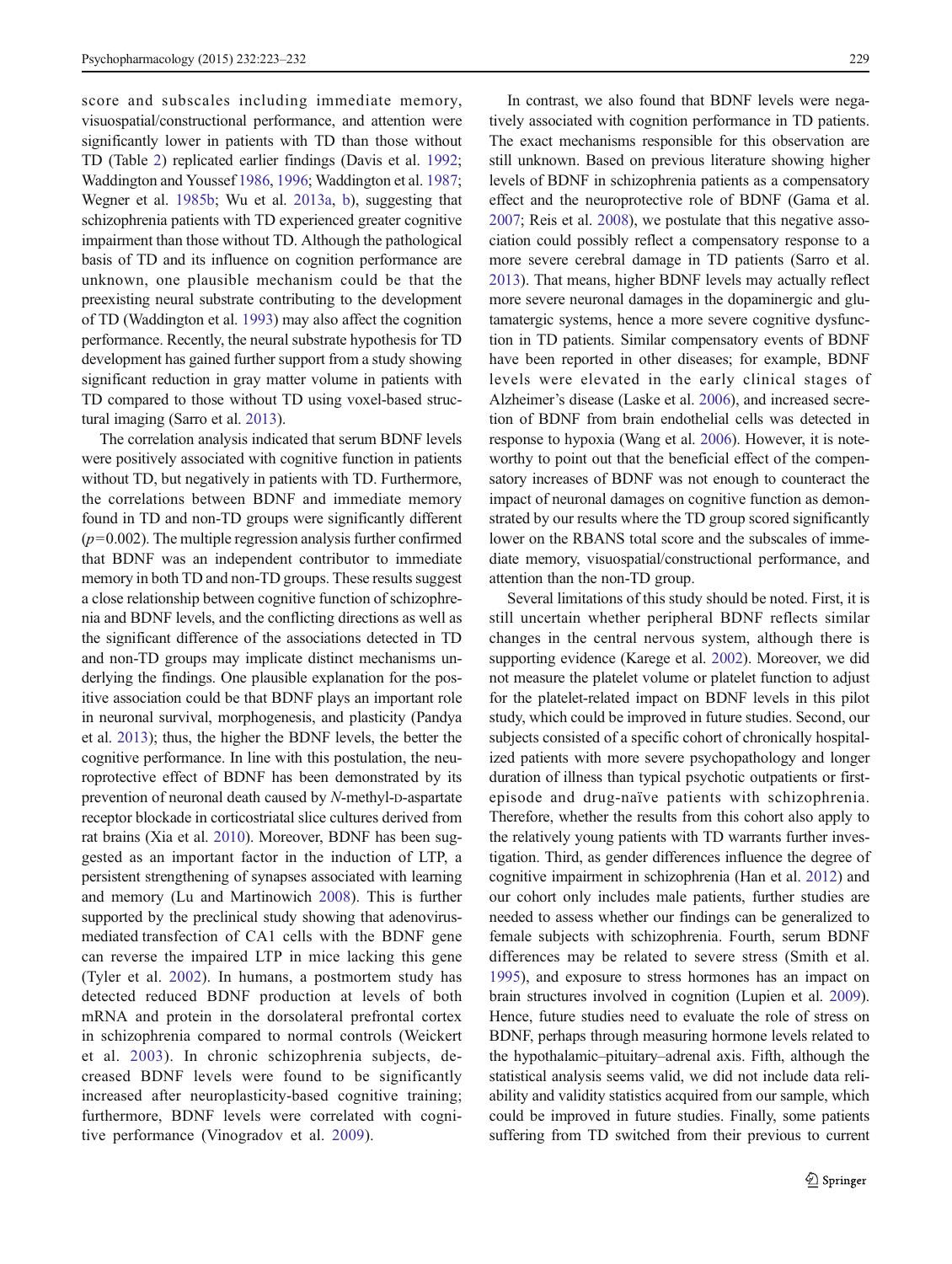<span id="page-7-0"></span>medication, for example, from high- to low-D2-affinity agents. Although it is ideal to examine the relationship between BDNF and the duration of treatment with causative or high-D2-affinity agents, in this pilot study, our patients were not recorded systematically at the beginning of their medication switch, which needs to be improved in future investigations.

In summary, BDNF was decreased in schizophrenia patients with than those without TD, and schizophrenia patients with TD experienced greater cognitive impairment than those without TD, including the RBANS total score, immediate memory, visuospatial/constructional performance, and attention index scores. BDNF levels were positively associated with immediate memory in patients without TD, but negatively in patients with TD. Multiple regression analysis identified BDNF as an independent contributor to the immediate memory index in either TD or non-TD group. The underlying mechanisms for the association between BDNF and cognitive impairment are still unknown. Based on previous literature, we postulate that the positive association in patients without TD may be attributed to the neuroprotective effect of BDNF, whereas the negative association in TD patients may reflect a compensatory response to a more severe cerebral damage. Meanwhile, it is worth noting that although this speculation is plausible with previous studies, other alternative mechanisms are also possible. Future studies using a larger sample size in both men and women in a longitudinal manner directly assessing a possible causal association are warranted. Moreover, systemic investigations of BDNF levels integrated with various factors impacting on BDNF function, including single nucleotide polymorphisms, epigenetic regulation, oxidative stress markers such as MnSOD levels (Wu et al. [2013b](#page-9-0)), and clinical data such as the duration of treatment with causative or high-D2-affinity agents, the impact of ploypharmacy, and the selective serotonin reuptake inhibitors, are sorely needed for a comprehensive understanding of the role of BDNF in schizophrenia and TD.

Acknowledgments The authors reported no biomedical financial interests or potential conflicts of interest. This work was funded by the grant from the Beijing Municipal Natural Science Foundation (#7132063 and# 7072035), National Natural Science Foundation of China (#81371477), NARSAD Independent Investigator Grant (#20314), and the Stanley Medical Research Institute (03T-459 and 05T-726). Jing Qin Wu received an NHMRC postdoctoral training fellowship (GNT1016870). These sources had no further role in study design, data collection and analysis, decision to publish, or preparation of the article.

## References

Altar CA, Cai N, Bliven T, Juhasz M, Conner JM, Acheson AL, Lindsay RM, Wiegand SJ (1997) Anterograde transport of brain-derived neurotrophic factor and its role in the brain. Nature 389:856–860

- Bardgett ME, Wrona CT, Newcomer JW, Csernansky JG (1993) Subcortical excitatory amino acid levels after acute and subchronic administration of typical and atypical neuroleptics. Eur J Pharmacol 230:245–250
- Byne W, White L, Parella M, Adams R, Harvey PD, Davis KL (1998) Tardive dyskinesia in a chronically institutionalized population of elderly schizophrenic patients: prevalence and association with cognitive impairment. Int J Geriatr Psychiatry 13:473–479
- Cheng B, Mattson MP (1994) NT-3 and BDNF protect CNS neurons against metabolic/excitotoxic insults. Brain Res 640:56–67
- Ciammola A, Sassone J, Cannella M, Calza S, Poletti B, Frati L, Squitieri F, Silani V (2007) Low brain-derived neurotrophic factor (BDNF) levels in serum of Huntington's disease patients. Am J Med Genet B Neuropsychiatr Genet 144B:574–577
- Condray R, Yao JK (2011) Cognition, dopamine and bioactive lipids in schizophrenia. Front Biosci (Schol Ed) 3:298–330
- Correll CU, Schenk EM (2008) Tardive dyskinesia and new antipsychotics. Curr Opin Psychiatry 21:151–156
- da Chen C, Wang J, Wang B, Yang SC, Zhang CX, Zheng YL, Li YL, Wang N, Yang KB, Xiu MH, Kosten TR, Zhang XY (2009) Decreased levels of serum brain-derived neurotrophic factor in drug-naive first-episode schizophrenia: relationship to clinical phenotypes. Psychopharmacology (Berl) 207:375–380
- Davis EJ, Borde M, Sharma LN (1992) Tardive dyskinesia and type II schizophrenia. Br J Psychiatry 160:253–256
- Dickerson F, Boronow JJ, Stallings C, Origoni AE, Cole SK, Yolken RH (2004) Cognitive functioning in schizophrenia and bipolar disorder: comparison of performance on the Repeatable Battery for the Assessment of Neuropsychological Status. Psychiatry Res 129:45– 53
- Durany N, Thome J (2004) Neurotrophic factors and the pathophysiology of schizophrenic psychoses. Eur Psychiatry J Assoc Eur Psychiatrists 19:326–337
- Gama CS, Andreazza AC, Kunz M, Berk M, Belmonte-de-Abreu PS, Kapczinski F (2007) Serum levels of brain-derived neurotrophic factor in patients with schizophrenia and bipolar disorder. Neurosci Lett 420:45–48
- Green MJ, Matheson SL, Shepherd A, Weickert CS, Carr VJ (2011) Brain-derived neurotrophic factor levels in schizophrenia: a systematic review with meta-analysis. Mol Psychiatry 16:960–972
- Grillo RW, Ottoni GL, Leke R, Souza DO, Portela LV, Lara DR (2007) Reduced serum BDNF levels in schizophrenic patients on clozapine or typical antipsychotics. J Psychiatr Res 41:31–35
- Gunstad J, Benitez A, Smith J, Glickman E, Spitznagel MB, Alexander T, Juvancic-Heltzel J, Murray L (2008) Serum brain-derived neurotrophic factor is associated with cognitive function in healthy older adults. J Geriatr Psychiatry Neurol 21:166–170
- Guy W (1976) ECDEU assessment manual for psychopharmacology. Publication ADM76-388. US Department of Health, Education, and Welfare
- Halari R, Mehrotra R, Sharma T, Ng V, Kumari V (2006) Cognitive impairment but preservation of sexual dimorphism in cognitive abilities in chronic schizophrenia. Psychiatry Res 141:129–139
- Han M, Huang XF, da Chen C, Xiu MH, Hui L, Liu H, Kosten TR, Zhang XY (2012) Gender differences in cognitive function of patients with chronic schizophrenia. Prog Neuropsychopharmacol Biol Psychiatry 39:358–363
- Harvey PD, Green MF, Keefe RS, Velligan DI (2004) Cognitive functioning in schizophrenia: a consensus statement on its role in the definition and evaluation of effective treatments for the illness. J Clin Psychiatry 65:361–372
- Huang TL, Lee CT (2006) Associations between serum brain-derived neurotrophic factor levels and clinical phenotypes in schizophrenia patients. J Psychiatr Res 40:664–668
- Ikeda Y, Yahata N, Ito I, Nagano M, Toyota T, Yoshikawa T, Okubo Y, Suzuki H (2008) Low serum levels of brain-derived neurotrophic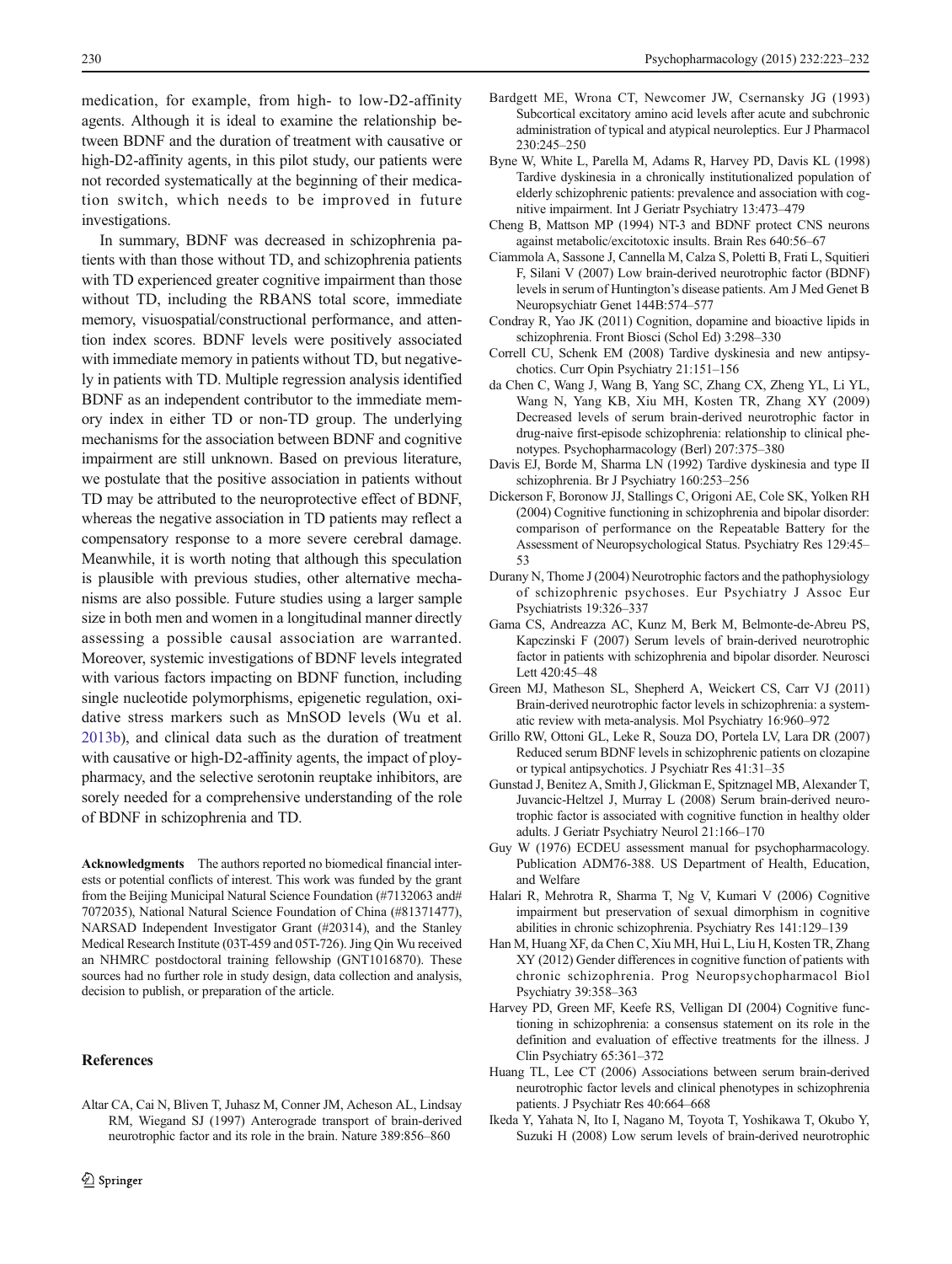<span id="page-8-0"></span>factor and epidermal growth factor in patients with chronic schizophrenia. Schizophr Res 101:58–66

- Karege F, Schwald M, Cisse M (2002) Postnatal developmental profile of brain-derived neurotrophic factor in rat brain and platelets. Neurosci Lett 328:261–264
- Karimi Khaledi M, Suda KJ, Shelton CM (2012) Tardive dyskinesia after short-term treatment with oral metoclopramide in an adolescent. Int J Clin Pharm 34:822–824
- Kay SR, Fiszbein A, Opler LA (1987) The positive and negative syndrome scale (PANSS) for schizophrenia. Schizophr Bull 13:261– 276
- Komulainen P, Pedersen M, Hanninen T, Bruunsgaard H, Lakka TA, Kivipelto M, Hassinen M, Rauramaa TH, Pedersen BK, Rauramaa R (2008) BDNF is a novel marker of cognitive function in ageing women: the DR's EXTRA Study. Neurobiol Learn Mem 90:596– 603
- Laske C, Stransky E, Leyhe T, Eschweiler GW, Wittorf A, Richartz E, Bartels M, Buchkremer G, Schott K (2006) Stage-dependent BDNF serum concentrations in Alzheimer's disease. J Neural Transm 113: 1217–1224
- Lehman AF, Lieberman JA, Dixon LB, McGlashan TH, Miller AL, Perkins DO, Kreyenbuhl J (2004) Practice guideline for the treatment of patients with schizophrenia, second edition. Am J Psychiatry 161:1–56
- Lohr JB (1991) Oxygen radicals and neuropsychiatric illness. Some speculations. Arch Gen Psychiatry 48:1097–1106
- Lohr JB, Browning JA (1995) Free radical involvement in neuropsychiatric illnesses. Psychopharmacol Bull 31:159–165
- Lohr JB, Kuczenski R, Niculescu AB (2003) Oxidative mechanisms and tardive dyskinesia. CNS Drugs 17:47–62
- Lu B, Gottschalk W (2000) Modulation of hippocampal synaptic transmission and plasticity by neurotrophins. Prog Brain Res 128:231– 241
- Lu B, Martinowich K (2008) Cell biology of BDNF and its relevance to schizophrenia. Novartis Found Symp 289:119–129, discussion 129- 135, 193-115
- Lupien SJ, McEwen BS, Gunnar MR, Heim C (2009) Effects of stress throughout the lifespan on the brain, behaviour and cognition. Nat Rev Neurosci 10:434–445
- Matson JL, Mayville EA, Bielecki J, Smalls Y, Eckholdt CS (2002) Tardive dyskinesia associated with metoclopramide in persons with developmental disabilities. Res Dev Disabil 23:224–233
- Minichiello L, Korte M, Wolfer D, Kuhn R, Unsicker K, Cestari V, Rossi-Arnaud C, Lipp HP, Bonhoeffer T, Klein R (1999) Essential role for TrkB receptors in hippocampus-mediated learning. Neuron 24:401– 414
- Mizuno M, Yamada K, Olariu A, Nawa H, Nabeshima T (2000) Involvement of brain-derived neurotrophic factor in spatial memory formation and maintenance in a radial arm maze test in rats. J Neurosci 20:7116–7121
- Nishio T, Furukawa S, Akiguchi I, Sunohara N (1998) Medial nigral dopamine neurons have rich neurotrophin support in humans. Neuroreport 9:2847–2851
- Palmer BW, Dawes SE, Heaton RK (2009) What do we know about neuropsychological aspects of schizophrenia? Neuropsychol Rev 19:365–384
- Palomino A, Vallejo-Illarramendi A, Gonzalez-Pinto A, Aldama A, Gonzalez-Gomez C, Mosquera F, Gonzalez-Garcia G, Matute C (2006) Decreased levels of plasma BDNF in first-episode schizophrenia and bipolar disorder patients. Schizophr Res 86:321–322
- Pandya CD, Kutiyanawalla A, Pillai A (2013) BDNF-TrkB signaling and neuroprotection in schizophrenia. Asian J Psychiatry 6:22–28
- Peng S, Wuu J, Mufson EJ, Fahnestock M (2005) Precursor form of brain-derived neurotrophic factor and mature brain-derived neurotrophic factor are decreased in the pre-clinical stages of Alzheimer's disease. J Neurochem 93:1412–1421
- Pirildar S, Gonul AS, Taneli F, Akdeniz F (2004) Low serum levels of brainderived neurotrophic factor in patients with schizophrenia do not elevate after antipsychotic treatment. Prog Neuropsychopharmacol Biol Psychiatry 28:709–713
- Poo MM (2001) Neurotrophins as synaptic modulators. Nat Rev Neurosci 2:24–32
- Randolph C, Tierney MC, Mohr E, Chase TN (1998) The Repeatable Battery for the Assessment of Neuropsychological Status (RBANS): preliminary clinical validity. J Clin Exp Neuropsychol 20:310–319
- Reis HJ, Nicolato R, Barbosa IG, Teixeira do Prado PH, Romano-Silva MA, Teixeira AL (2008) Increased serum levels of brain-derived neurotrophic factor in chronic institutionalized patients with schizophrenia. Neurosci Lett 439:157–159
- Remington G (2007) Tardive dyskinesia: eliminated, forgotten, or overshadowed? Curr Opin Psychiatry 20:131–137
- Rizos EN, Rontos I, Laskos E, Arsenis G, Michalopoulou PG, Vasilopoulos D, Gournellis R, Lykouras L (2008) Investigation of serum BDNF levels in drug-naive patients with schizophrenia. Prog Neuropsychopharmacol Biol Psychiatry 32:1308–1311
- Sachdev PS (2000) The current status of tardive dyskinesia. Aust N Z J Psychiatry 34:355–369
- Sarro S, Pomarol-Clotet E, Canales-Rodriguez EJ, Salvador R, Gomar JJ, Ortiz-Gil J, Landin-Romero R, Vila-Rodriguez F, Blanch J, McKenna PJ (2013) Structural brain changes associated with tardive dyskinesia in schizophrenia. Br J Psychiatry 203:51–57
- Schooler NR, Kane JM (1982) Research diagnoses for tardive dyskinesia. Arch Gen Psychiatry 39:486–487
- Sharma T, Antonova L (2003) Cognitive function in schizophrenia. Deficits, functional consequences, and future treatment. Psychiatr Clin N Am 26:25–40
- Shimizu E, Hashimoto K, Watanabe H, Komatsu N, Okamura N, Koike K, Shinoda N, Nakazato M, Kumakiri C, Okada S, Iyo M (2003) Serum brain-derived neurotrophic factor (BDNF) levels in schizophrenia are indistinguishable from controls. Neurosci Lett 351:111– 114
- Shoval G, Weizman A (2005) The possible role of neurotrophins in the pathogenesis and therapy of schizophrenia. Eur Neuropsychopharmacol 15:319–329
- Smith MA, Makino S, Kvetnansky R, Post RM (1995) Effects of stress on neurotrophic factor expression in the rat brain. Ann N Y Acad Sci 771:234–239
- Struve FA, Willner AE (1983) Cognitive dysfunction and tardive dyskinesia. Br J Psychiatry 143:597–600
- Tan YL, Zhou DF, Cao LY, Zou YZ, Zhang XY (2005a) Decreased BDNF in serum of patients with chronic schizophrenia on long-term treatment with antipsychotics. Neurosci Lett 382: 27–32
- Tan YL, Zhou DF, Zhang XY (2005b) Decreased plasma brain-derived neurotrophic factor levels in schizophrenic patients with tardive dyskinesia: association with dyskinetic movements. Schizophr Res 74:263–270
- Toyooka K, Asama K, Watanabe Y, Muratake T, Takahashi M, Someya T, Nawa H (2002) Decreased levels of brain-derived neurotrophic factor in serum of chronic schizophrenic patients. Psychiatry Res 110:249–257
- Tsai G, Goff DC, Chang RW, Flood J, Baer L, Coyle JT (1998) Markers of glutamatergic neurotransmission and oxidative stress associated with tardive dyskinesia. Am J Psychiatry 155:1207–1213
- Tyler WJ, Alonso M, Bramham CR, Pozzo-Miller LD (2002) From acquisition to consolidation: on the role of brain-derived neurotrophic factor signaling in hippocampal-dependent learning. Learn Mem 9:224–237
- Vinogradov S, Fisher M, Holland C, Shelly W, Wolkowitz O, Mellon SH (2009) Is serum brain-derived neurotrophic factor a biomarker for cognitive enhancement in schizophrenia? Biol Psychiatry 66:549– 553